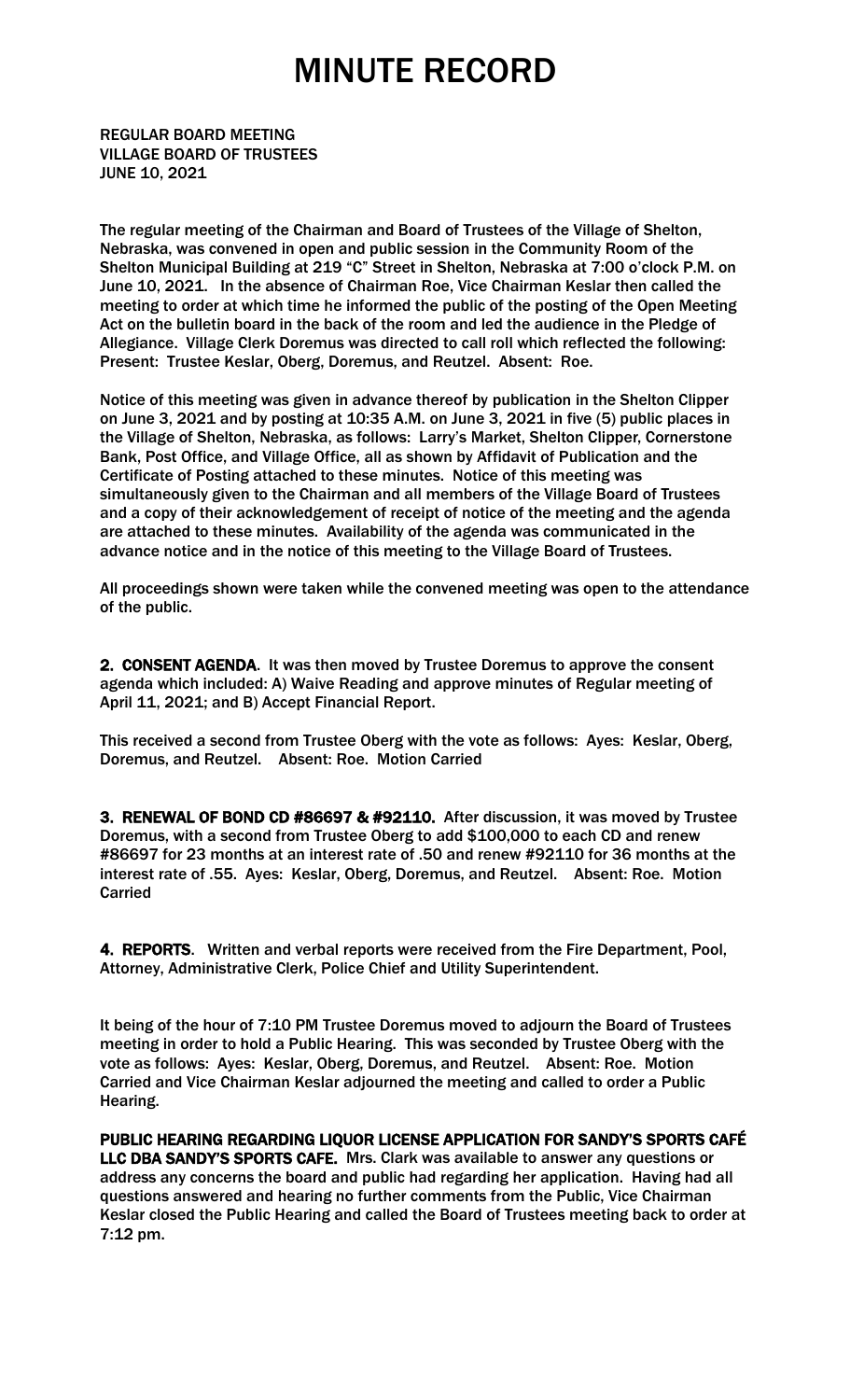JUNE 10, 2021 - PAGE 2 –

Vice Chairman Keslar then informed the public of the posting of the Open Meeting Act on the bulletin board in the back of the room and directed the Village Clerk to call roll which reflected the following: Present: Trustees: Keslar, Reutzel, Oberg and Doremus. Absent: Roe.

5. REQUEST FOR A CLASS C LIQUOR LICENSE FROM SANDY'S SPORTS CAFÉ LLC DBA SANDY'S SPORTS CAFE, 117 HIGHWAY 30, SHELTON, NE. It was then moved by Trustee Doremus to recommend approval to the Liquor Control Commission of a Class C Liquor license for Sandy's Sports Café LLC dba Sandy's Sports Cafe. This received a second from Trustee Oberg with the vote as follows: AYES: Keslar, Reutzel, Oberg and Doremus. NAYS: None. ABSENT: Roe. Motion Carried.

6. SALE OF SURPLUS 93 FORD EMERGENCY UNIT. Fire Department President Marlin Schroeder reported that they were still in the process of taking offers and plan to review any received at their July meeting.

7. PURCHASE OF 6 SETS OF BUNKER GEAR. Fire Department President Schroeder reported that the firemen would like to purchase 3 sets of Structural Fire Bunker Gear and 3 sets of Rescue Bunker Gear. The Rural Fire Department will also be purchasing 3 sets of Structural Fire Bunker Gear from their budget. After discussion, Vice Chairman Keslar indicated it was time to consider Resolution NO. 21-06-10.

### RESOLUTION NO. 21-06-10:

WHEREAS, the Governing Body of the Village of Shelton, Nebraska has determined that the purchase of certain equipment is necessary and essential to the efficient and proper operation of the Village.

WHEREAS, after investigation of the facts and discussion of the alternatives, the Governing Body has decided to purchase the necessary equipment:

NOW, THEREFORE, BE IT RESOLVED BY THE VICE CHAIRMAN AND BOARD OF TRUSTEES OF THE VILLAGE OF SHELTON, NEBRASKA:

 SECTION 1. That the Village of Shelton, Nebraska shall immediately acquire, for the purchase price not to exceed \$10,000 six (6) sets of Bunker gear from Heiman, Inc. of Sioux Falls, SD. SECTION 2. That the Chairman, Fire Chief and Administrative Clerk hereby are authorized, and directed to acquire the aforementioned equipment for and on behalf of, and in the name of the Village of Shelton, Nebraska, and to execute such documents, orders, and contracts in the name of the Village of Shelton, Nebraska, as may be necessary, proper, or convenient to undertake and complete such purchase.

It was then moved by Trustee Doremus, with a second from Trustee Oberg to approve and adopt Resolution No. 21-06-10 as presented. AYES: Keslar, Reutzel, Oberg and Doremus. NAYS: None. ABSENT: Roe. Motion Carried.

8. PURCHASE OF NEW POOL CHLORINATOR CONTROLLER. Due to an issue with the old chlorinator, it was reported that this was treated as an emergency purchase and that after consulting with individual board members, the chlorinator control has been replaced already. This resolution is to record the purchase. Vice Chairman Keslar indicated it was time to consider Resolution No. 21-06-10A.

RESOLUTION NO. 21-06-10A:

WHEREAS, the Governing Body of the Village of Shelton, Nebraska has determined that the maintenance of equipment is necessary and essential to the efficient and proper operation of the Village.

WHEREAS, after investigation of the facts and discussion of the alternatives, the Governing Body has decided to have the necessary purchase of equipment made.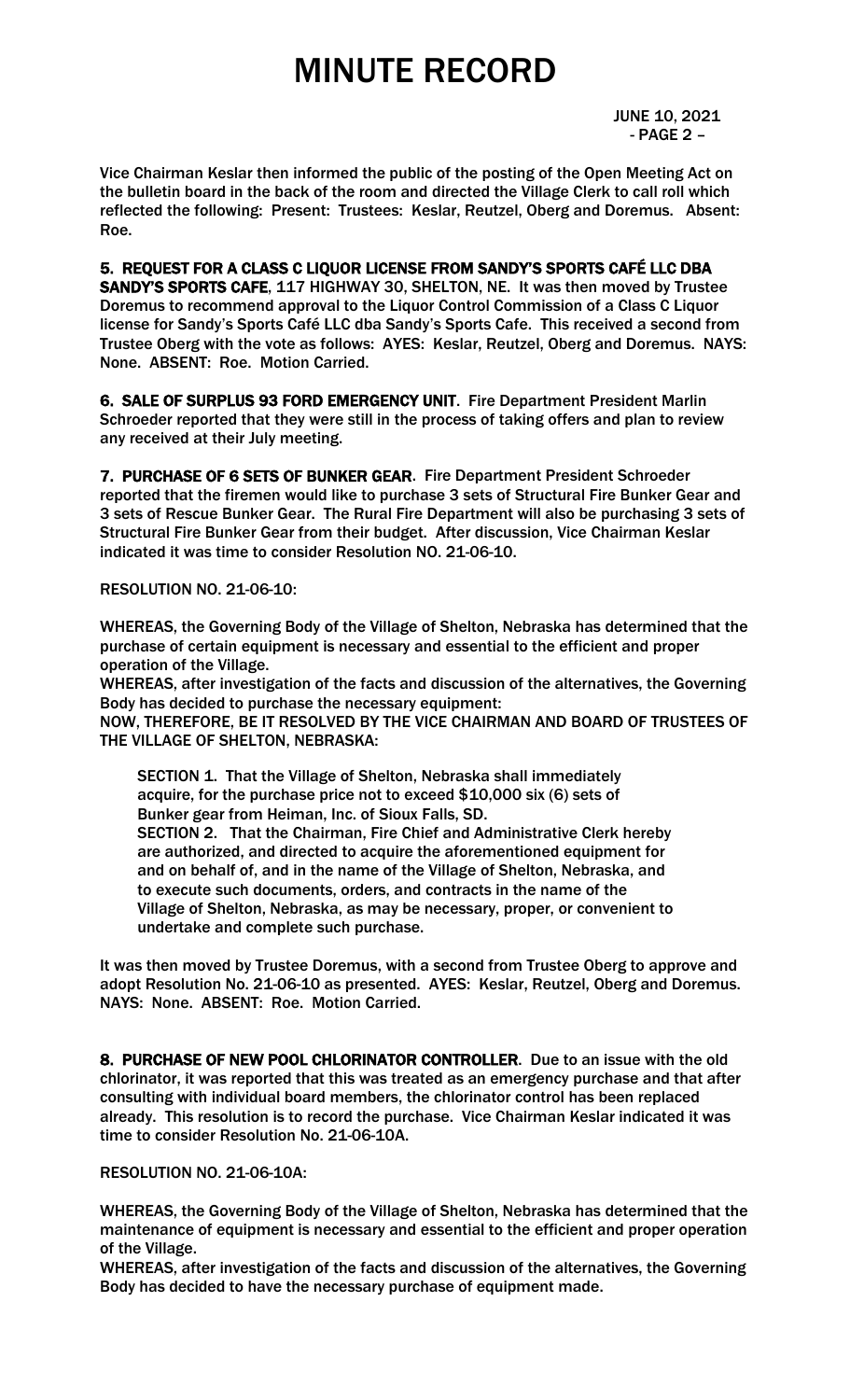JUNE 10, 2021 - PAGE 3 –

NOW, THEREFORE, BE IT RESOLVED BY THE VICE CHAIRMAN AND BOARD OF TRUSTEES OF THE VILLAGE OF SHELTON, NEBRASKA:

 SECTION 1. That the Village of Shelton, Nebraska shall immediately acquire, a chlorinator controller from Recreonics of Louisville, KY for total cost not to exceed \$2,088.19. SECTION 2. That the Chairman and Village Clerk are authorized and directed to acquire the aforementioned equipment for and on behalf of, and in the name of the Village of Shelton, Nebraska, and to execute such documents, orders, and contracts in the name of the Village of Shelton, Nebraska, as may be necessary, proper, or convenient to undertake and complete such purchase.

It was then moved by Trustee Oberg, with a second from Trustee Doremus to approve and adopt Resolution No. 21-06-10A as presented. AYES: Keslar, Reutzel, Oberg and Doremus. NAYS: None. ABSENT: Roe. Motion Carried.

9. PURCHASE OF POLICE RADIOS. Police Chief Clark reported that these new radios would be part of the County/Statewide communication up grade. He was asking for one new incar radio and one portable. After discussion Vice Chairman Keslar indicated it was time to consider Resolution No. 21-06-10B.

RESOLUTION NO. 21-06-10B:

WHEREAS, the Governing Body of the Village of Shelton, Nebraska has determined that the maintenance of equipment is necessary and essential to the efficient and proper operation of the Village.

WHEREAS, after investigation of the facts and discussion of the alternatives, the Governing Body has decided to have the necessary purchase of equipment made. NOW, THEREFORE, BE IT RESOLVED BY THE VICE CHAIRMAN AND BOARD OF TRUSTEES OF THE VILLAGE OF SHELTON, NEBRASKA:

 SECTION 1. That the Village of Shelton, Nebraska shall immediately acquire, one portable and one in-car radio plus subscription fees from Motorola Solutions of Chicago, IL for total cost not to exceed \$16,000. SECTION 2. That the Chairman, Police Chief and Village Clerk are authorized, and directed to acquire the aforementioned equipment for and on behalf of, and in the name of the Village of Shelton, Nebraska, and to execute such documents, orders, and contracts in the name of the Village of Shelton, Nebraska, as may be necessary, proper, or convenient to undertake and complete such purchase.

It was then moved by Trustee Doremus, with a second from Trustee Oberg to approve and adopt Resolution No. 21-06-10B as presented. AYES: Keslar, Reutzel, Oberg and Doremus. NAYS: None. ABSENT: Roe. Motion Carried.

10. CONCRETE OVER WATER MAIN/VALVE AND SHUT OFF WEST OF 105 EAST RAILROAD ST. After much discussion which included a letter from our engineer and Attorney's opinion it was decided since the UP Railroad owned this property that to do any work, we would need a Construction permit from the Railroad. It was then moved by Trustee Doremus to contact our Engineering Firm and have them proceed with the necessary work to secure this permit. This received a second from Trustee Oberg with the vote as follows: AYES: Keslar, Reutzel, Oberg and Doremus. NAYS: None. ABSENT: Roe. Motion Carried.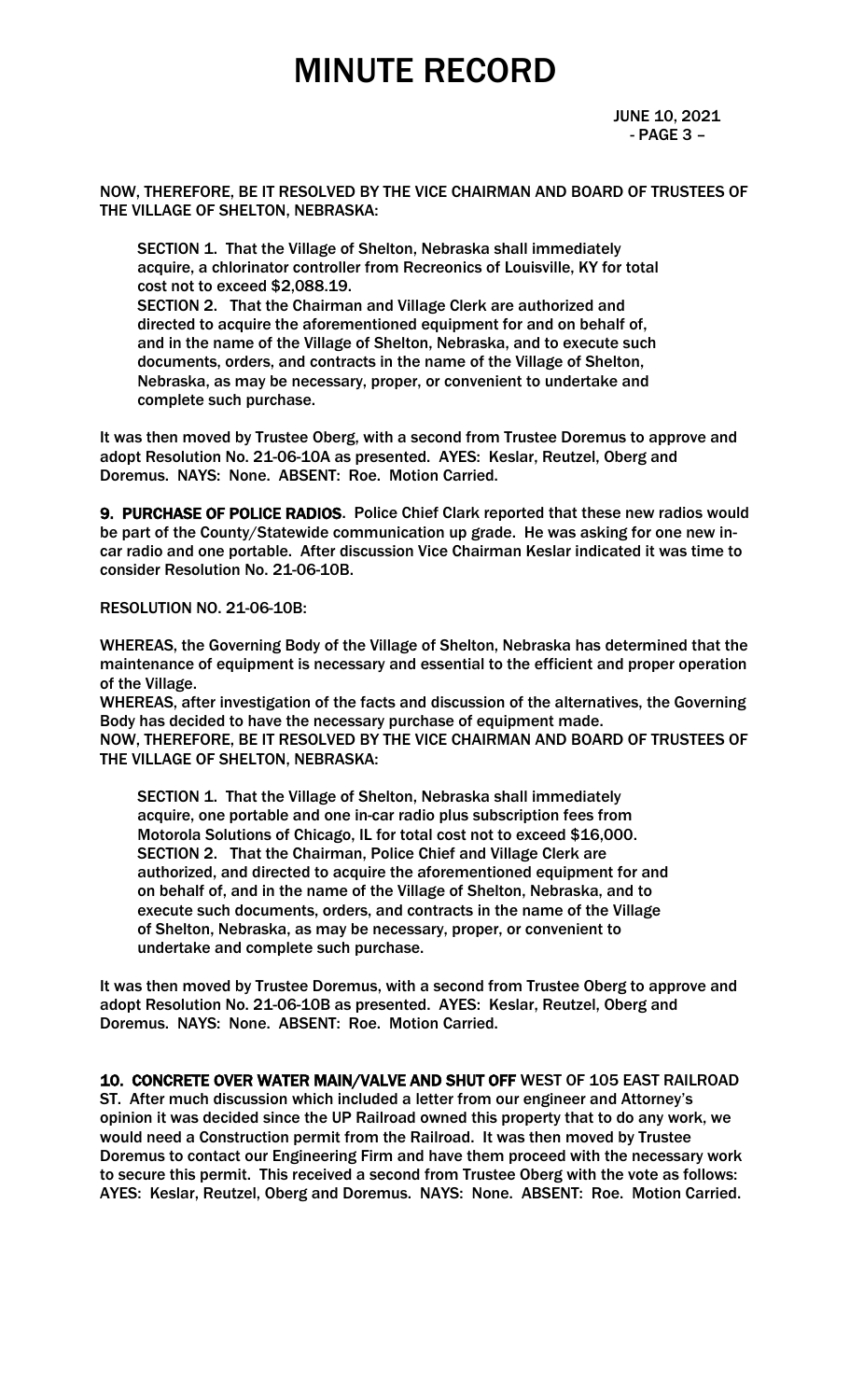JUNE 10, 2021 - PAGE 4 –

### 11. POLICY TO CHARGE BASE WATER FEE WHEN WATER IS OFF TO AN ADDRESS.

Currently if the resident has the water turned off at the curb stop, we are not charging any fee for the water. Many municipalities charge the resident the base fee even if the water is turned off since that is the funding for the water department revenue budget. After discussion, it was moved by Trustee Doremus to table this agenda item to the July meeting. This received a second from Trustee Oberg with the vote as follows: AYES: Keslar, Reutzel, Oberg and Doremus. NAYS: None. ABSENT: Roe. Motion Carried.

12. OWNER OCCUPIED REHAB (OOR) PROJECT STATUS/CHANGES. A letter was shared that Lori Ferguson had received that gave approval for our Extension of the Project to January 17, 2022 and also approved the budget Edits to move moneys allocated to demolition to rehab. This would also amend the change in the homes receiving loans from 4 to 6.

13. REVIEW AD HOC HOUSING COMMITTEE'S RECOMMENDATIONS AND APPROVAL OF HOUSING REHAB APPLICATION. The Ad Hoc Housing Committee which had met earlier in the evening recommended the approval of the new Housing Rehab application. After discussion, it was moved by Trustee Oberg, with a second from Trustee Doremus to accept the Ad Hoc Housing Committee's recommendation and approve the loan application. AYES: Keslar, Reutzel, Oberg and Doremus. NAYS: None. ABSENT: Roe. Motion Carried.

14, 15, 16 AND 17. APPROVE PAYMENT TO CDS INSPECTIONS FOR HOUSING GRANT ADMINISTRATIVE SERVICES RELATED TO #SHEL-HR-04 and 07 APPLICTION/PROJECT; APPROVE PAYMENT OT CDS INSPECTIONS & BEYOND FOR LEAD BASED PAINT WORK RELATING TO HR-04 AND HR-07: APPROVE PAYMENT TO HOMEOWNER FOR HOUSING REHAB WORK RELATED TO #SHELTON HR-04 APPLICATION; APPROVAL FOR NAHTF FUNDS DRAWDOWN #9. After discussion it was moved by Trustee Doremus, with a second from Trustee Oberg to approve the payments to CDS Inspections and a Homeowner and drawdown #9 as they relate to the NAHTF funds for the OOR grant. AYES: Keslar, Reutzel, Oberg and Doremus. NAYS: None. ABSENT: Roe. Motion Carried.

18. CLAIMS. After review, it was moved by Trustee Doremus, seconded by Trustee Oberg to pay the claims as presented. AYES: Keslar, Reutzel, Oberg and Doremus. NAYS: None. ABSENT: Roe. Motion Carried.

19. ADJOURNMENT. All agenda items having been considered, Trustee Doremus with a second from Trustee Oberg moved to adjourn the meeting. AYES: Keslar, Reutzel, Oberg and Doremus. NAYS: None. ABSENT: Roe. Motion Carried. Whereupon the Vice Chairman declared the motion carried and the meeting duly adjourned at 8:20 P.M.

RESPECTFULLY SUBMITTED

 $\overline{\phantom{a}}$  , and the contract of the contract of the contract of the contract of the contract of the contract of the contract of the contract of the contract of the contract of the contract of the contract of the contrac BONNIE DOREMUS, MMC VILLAGE CLERK

APPROVED:

\_\_\_\_\_\_\_\_\_\_\_\_\_\_\_\_\_\_\_\_\_\_\_\_\_\_ WILLIAM C. ROE **CHAIRMAN**